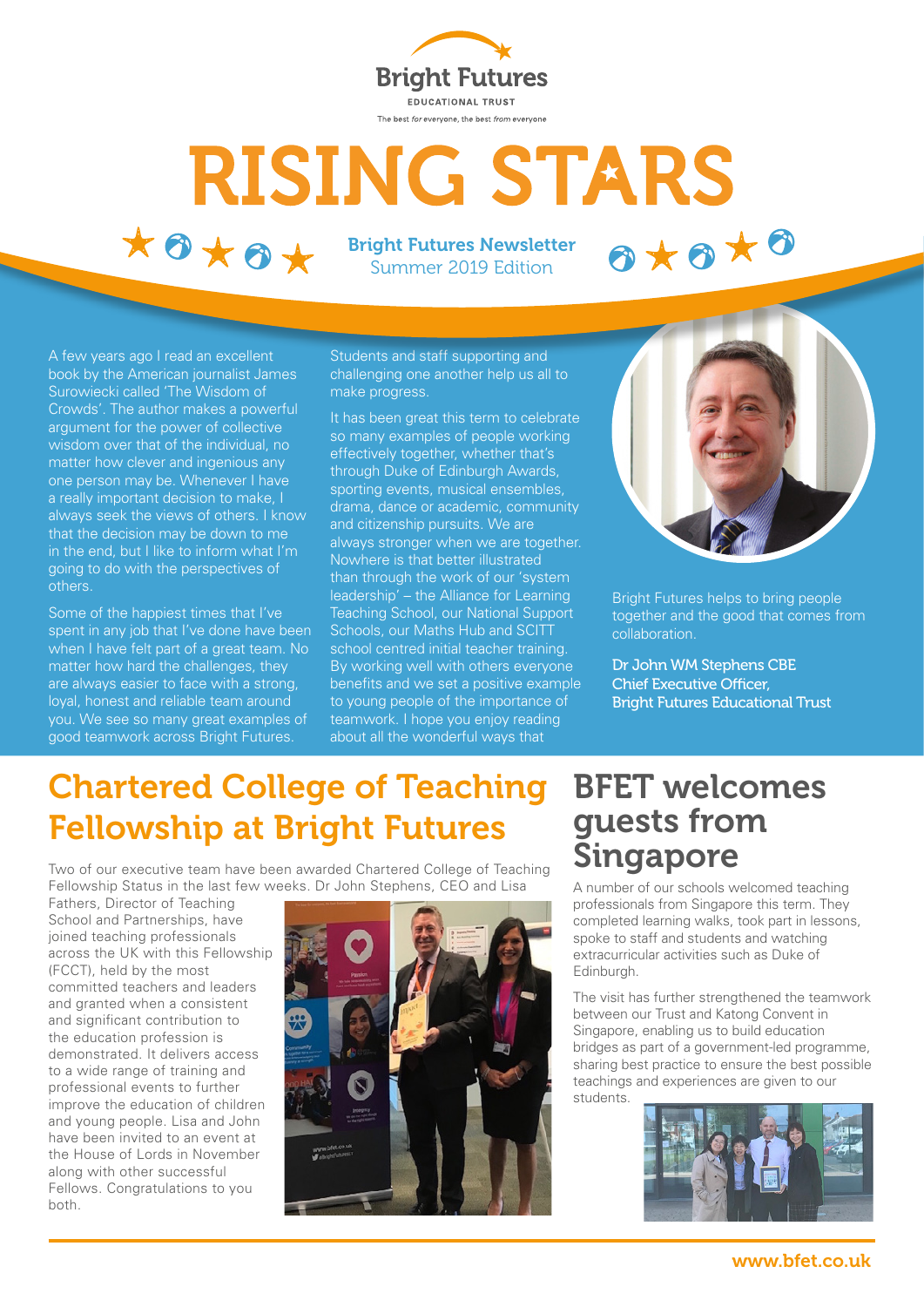# $\star\bullet\star\bullet\star\bullet\star\bullet\star\bullet\star\bullet\star\bullet$

# Page 2  $\star$  3  $\star$  3  $\star$  3  $\star$  3  $\star$  3  $\star$  6  $\star$  6  $\star$  6



Year 10 students at South Shore welcomed the Young Enterprise Team into school this term. They started the day by looking at their personal and unique qualities, which they could use when completing college or job applications. They then focused on creating their 'Own Personal Brand' to encourage a college/employer to invest in them as individuals.

The students then applied their 'Personal Brand' into a CV and Personal Statement to make themselves 'jump off the page' The students looked at the scenario of an interview, particularly looking at the dos and don'ts. The day finished with a group activity where they had to create their own business looking at money management and creating a profit.

Science

roadshows

The Science department at South Shore has had the pleasure of watching two roadshows from the Lancaster University and the University of Central Lancashire this

term.

As part of the roadshow they demonstrated how space time-

# Bigger Book Bash



travel really works and how physics is helping with modern transport ideas. They also analysed how we use social media and digital devices with cyber forensics and encryption



### Asian History Month at Cedar Mount

After the success of Black History Month in October, Cedar Mount recently celebrated Asian History Month. Gorton MP Afzal Khan current affairs activities for form time and lessons relating to the theme.

Staff and students came in traditional dress and in the library Miss Bachelor put together a collection of fiction books by Asian writers and stories featuring Asian characters and places - plus a selection of non-fiction on Asian countries. Staff also decorated their display and notice boards. Everyone made a huge effort and had a great time.



#### BFET sports day

It was a lovely atmosphere and all our students demonstrated teamwork and respect; they were incredibly supportive of each other. A special mention must go to the SGPA samba band who were fantastic as always, as well as the student leaders,



#### Marton Melland Expansion at Melland and at Marton  $\bigstar$

the CMA dancers, the Melland media crew - and the staff who took part in the space hopper race!

The Diane Modahl team

truly encompassed all that is great about operating within a MAT - teamwork, support, encouragement and skill-sharing. Well done everyone!



### AGGS meets HRH

children can access high quality provision in all the areas of learning, with a particular emphasis on developing early literacy and knowledge and understanding of the world. This is great news and we look forward to sharing the pictures once the work is complete.



Students and staff from Altrincham Grammar School for Girls were honoured to meet HRH Princess Anne this month when they were invited to award-winning cloud host provider UKFast, to celebrate being awarded the Princess Royal Training Award 2019.

The Royal visit took in a tour of the UKFast campus and as education partners of UKFast, Mrs Walker and Mrs Gillibrand from AGGS met the Princess Royal and took part in a classroom activity learning about servers and coding. Two of the academy's Year 12 Digital Leaders, Rebecca and Ojas, were also invited to the event - several Year 12 students have enjoyed work experience at UKFast and the school has

welcomed the company MD, Gail Jones back to school as an alumni and guest speaker. UKFast has also been key in supporting and implementing the school's new blog system and has helped Year 10 students progress an anti-cyber bullying app ready to launch.

It is wonderful to see our schools work so closely with industry leaders and be rewarded for all their hard work in this way.





Stanley Grove Primary Academy was delighted to help host the Bigger Book Bash – Manchester Children's Book Festival – halfway through June. Over 60 activities were organised for the whole community, with special guests including poets, musicians and authors joining the fun. The children dressed up in the themes of their favourite books, created stunning pieces of art and



craft and took to the streets with other primary schools for a fantastic parade. It was a truly memorable community event.

The Nursery expansion at Marton has also just started – the school is refurbishing and reconfiguring its Nursery and Early The Nursery was opened to two year olds last September and it has proved to be incredibly popular, with a long waiting list for September. A purpose built room for two year olds is being created with large soft play, bespoke story and creative play areas. In addition, a multi sensory room is being developed to support the emotional development and wellbeing of Marton's Early Years children.

Due to a rise in the number of pupils across the city with complex needs, Manchester City Council is funding exciting expansion projects at Melland High School and other specialist support settings. Building works will start in earnest later this month to extend the complex needs zone with two new spacious classrooms; revamp and enlarge the outdoor area with exciting outdoor equipment and relocate the infamous Melland Multimedia Studio.

The changes mean students have access to a wider range of IT resources in the newly configured IT Suite as well as new Interactive Multimedia Studio with a refreshed professional lighting and sound rig, professional quality film and music making equipment, a wide variety of interactive music and DJ technical kit and a range of traditional musical instruments. The Arts and Humanities Studio where pupils can further develop their skills as musicians and artists will also be refreshed.

In addition Principal Sue Warner and Head of Admin Yvonne Reil will have brand new office spaces along with a much-needed newly designed meeting room. This will enable key staff to welcome families to pupil centred EHCP Reviews.

This expansion has to be completed in record time so that the outstanding and ever improving educational provision at Melland will seamlessly continue to successfully meet the needs of our all our students.

## South Shore and Young Enterprise Team



Marton achieved a Bronze award in the Award a few weeks ago. To earn it, students and staff had to order tree packs and plant them, so it has been won by the pursuit of Silver and ultimately Platinum!

#### Cycling superstars

A huge congratulations to the Stanley Grove Y6 cycling team, who took part in the Manchester Go Ride Cycling This was only the second time SGPA has participated in the event. Well done!